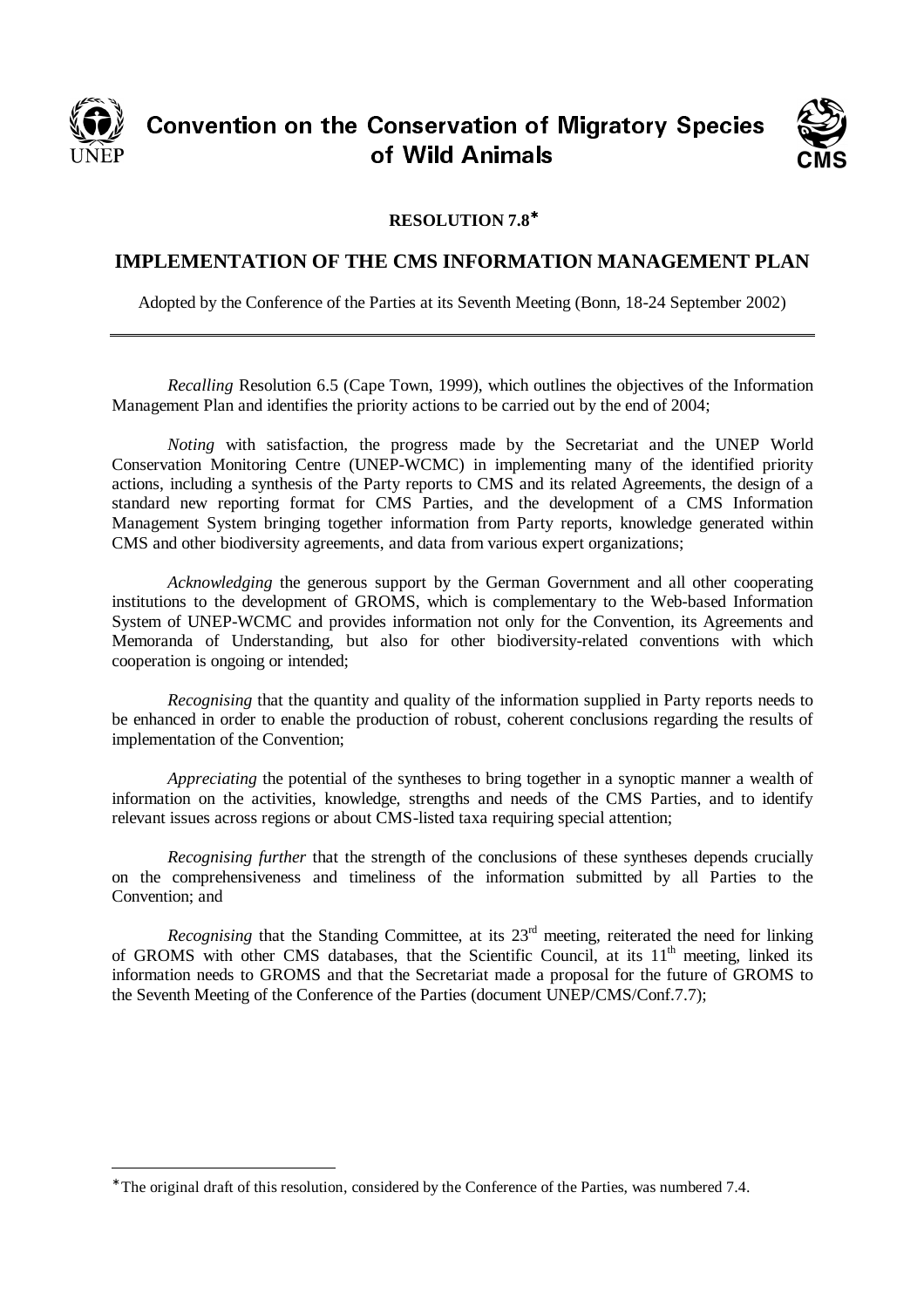## *The Conference of the Parties to the Convention on the Conservation of Migratory Species of Wild Animals*

1. *Commends* the development of the new format for Party reports, and *recommends* that after undertaking some necessary fine tuning based on the lessons learned from the voluntary use of the format by many Parties in the production of their 2002 reports, the final version of the format be presented to the 26th meeting of the CMS Standing Committee for final approval and formal adoption;

2. *Recommends* further that Parties be provided with feedback on the ways in which their subsequent national reports could be enhanced, in line with the guidelines already provided in the new report format;

3. *Welcomes* the production of the Synthesis of Party Reports, in anticipation of each meeting of the Conference of the Parties, in recognition of the importance of these documents to the CMS Information Management Plan;

4. *Encourages* Parties to submit their national reports in a timely and comprehensive manner, to enable the objectives of the CMS Information Management Plan to realise their full potential;

5. *Commends* the structure, content and presentation of the pilot CMS Information System as an innovative resource tool among biodiversity-related conventions, which will enable CMS to better fulfill its contribution to the Convention on Biological Diversity (CBD), and *invites* Parties to use the Information System and provide feedback on its content and presentation;

6. *Instructs* the Secretariat:

- (a) to provide technical capacity to facilitate the transfer of knowledge on the application of the CMS Information System to developing countries, to support these countries in their implementation of the Convention more effectively;
- (b) to continue with the implementation of the remaining actions prioritised in Resolution 6.5, to further develop a flexible CMS Information System, responding to identified needs and, whenever possible, to the feedback provided by users of the System;
- (c) to continue to take into account the developments implemented by international organizations relevant to CMS, and link to them when necessary in order to promote complementarity and synergy among the information systems of those organizations and the CMS Information System;
- (d) to take the lead in a process of evaluation of the information needs and appropriate generation and dissemination mechanisms, particularly in developing countries, set up in consultation with different stakeholders, such as key organizations, institutions, and experts. The future of GROMS and its integration into the CMS Information Management Plan should be guided by this consultation group and the Secretariat;
- (e) to continue to populate the CMS Electronic Library, with information relevant to the assessment of species and regions covered by the Convention; and
- (f) to consider the possibility of distributing as much information as possible from the CMS Information System and GROMS in a CD-ROM format, in order to facilitate access to this information by Parties that still have difficulties accessing information through the Internet;